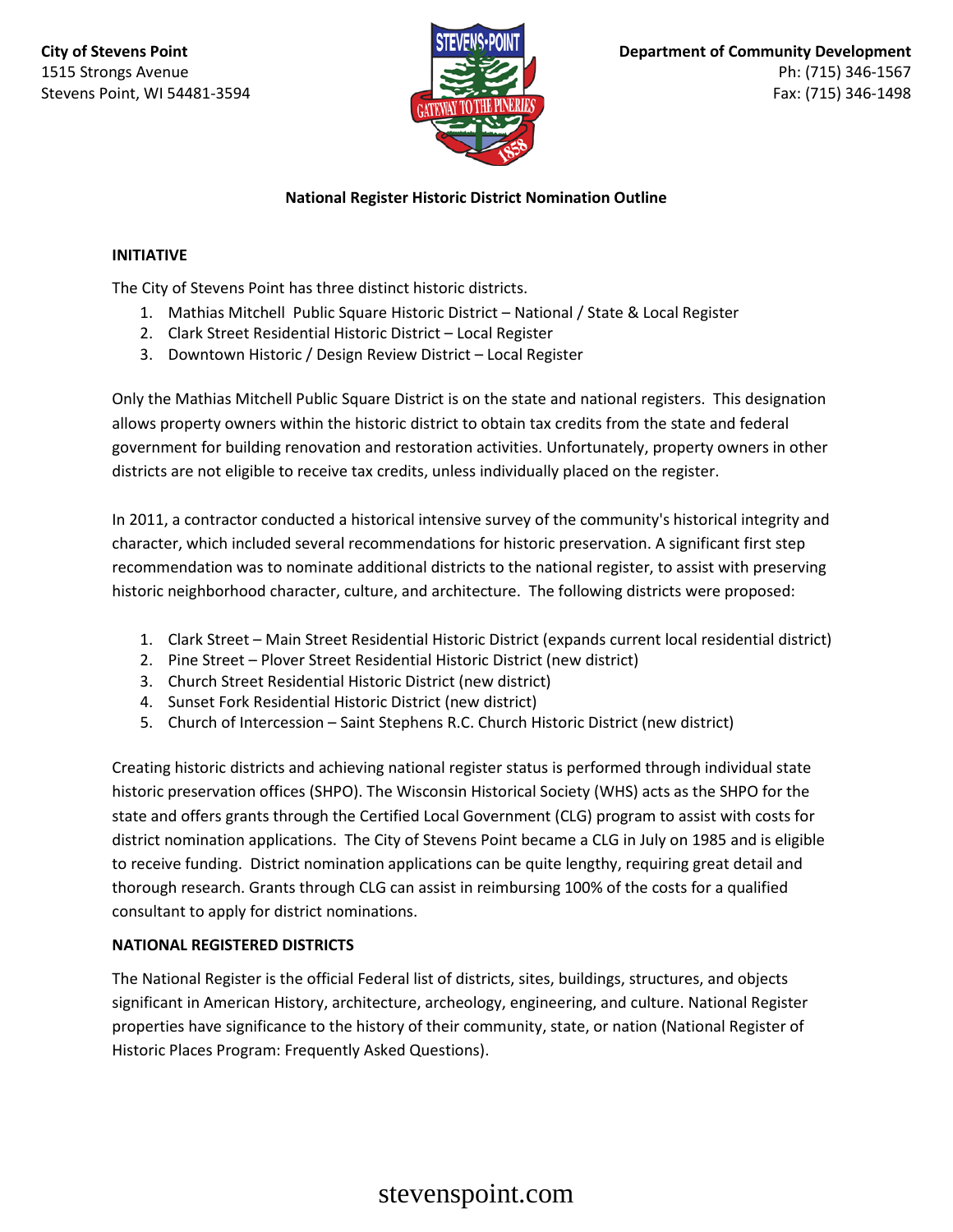# Benefits of Historic Preservation & District Nomination (Wisconsin Historic Preservation Commission Workshop)

- Assists in preserving culture and character for future generations
- Honorific Recognition
- Eligibility to apply for Federal renovation/rehabilitation tax credits 20%
- Eligibility to apply for Wisconsin State renovation/rehabilitation tax credits 20%
- Promotes Revitalization
- Encourages Tourism
- Stabilizes Neighborhoods
- Increases Property Values

#### **DISTRICT NOMINATION STEPS (not all inclusive)**

- 1. **Meeting with WI - SHPO:** The WHS is available to educate staff and commissioners about the CLG grant program, along with the district nomination process.
- 2. **WI-SHPO District Review:** Staff from the WI-SHPO will tour the proposed historic district(s), meet with staff, and review existing district materials to determine eligibility. Feedback regarding the district boundaries and properties will then be provided by the WI-SHPO.
- 3. **Historic District Workshop:** A workshop to educate stakeholders, property owners, commissioners, and the general public will be led by WI-SHPO staff and city staff. Nationally registered districts will be discussed thoroughly, along with the nomination process and proposal along with anticipated outcomes from the designation.
- **4. Letter of Intent – Apply for CLG Funds:** A letter of intent to apply for CLG funds is due September, 2016. Furthermore the letter must specify the request, including proposed district nominations, as well as contractors pursued and capable of completing the national register district applications.
- **5. Submission of CLG Application:** A complete CLG application must be submitted by November, 2016. At least two estimates from professional preferred consultants for project work must be included within the application. The project period will last from February, 2015 to July, 2016.
- **6. Consultant:** A preferred WI-SHPO consultant will likely be chosen shortly after the award of CLG funds in February or March, 2017. Once chosen, the district nomination application process will begin, led primarily by the consultant.
- **7. Proposed District Nomination Determination:** Review of the proposed district nominations will occur by the National Parks Services' Historic Preservation Division. Final determination of the proposed historic districts is anticipated for 2018.

#### **ADMINISTRATIVE ROLE**

City staff will initially work closely with the WI-SHPO and eventually the chosen consultant. Furthermore, the historic district designation process will be led by city staff through organizing meetings with the consultant or stakeholders, scheduling workshops, recording all comments, and acting as the liaison to parties involved. Staff may also assist with the creation of maps or educational materials. Lastly, staff will maintain and present all materials to the Historic Preservation / Design Review Commission and the general public.

Historic Preservation / Design Review Commission (HP/DRC): The HP/DRC will have a very active role in the overall process; invited to attend every meeting and event relating to the district nomination, while also making key decisions such as consultant selection. Staff will present frequent progress reports for

# stevenspoint.com